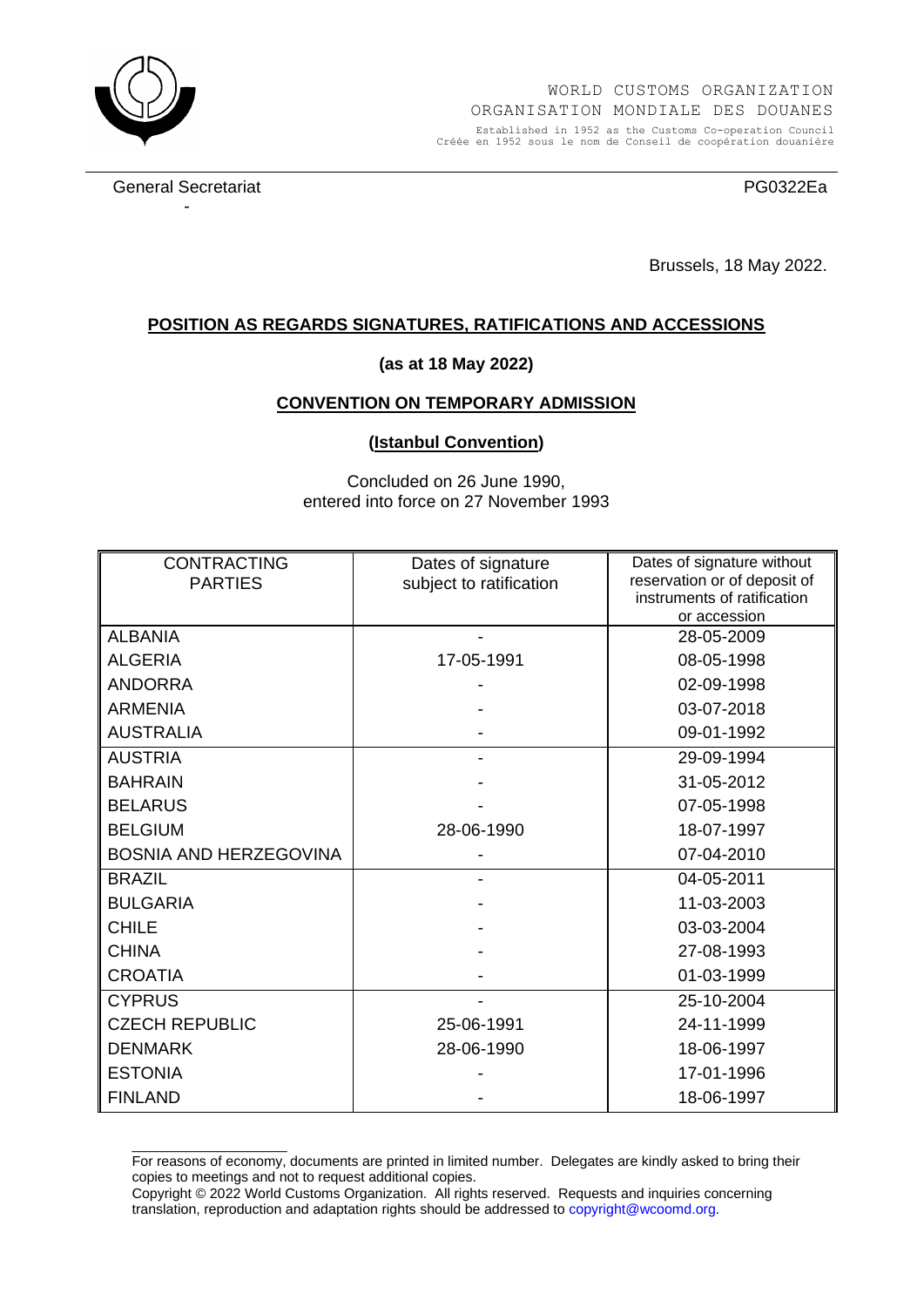| <b>CONTRACTING</b><br><b>PARTIES</b> | Dates of signature<br>subject to ratification | Dates of signature without<br>reservation or of deposit of<br>instruments of ratification<br>or accession |
|--------------------------------------|-----------------------------------------------|-----------------------------------------------------------------------------------------------------------|
| <b>FRANCE</b>                        | 28-06-1990                                    | 18-06-1997                                                                                                |
| <b>GEORGIA</b>                       |                                               | 01-04-2010                                                                                                |
| <b>GERMANY</b>                       | 28-06-1990                                    | 18-06-1997                                                                                                |
| <b>GHANA</b>                         | 28-06-1990                                    |                                                                                                           |
| <b>GREECE</b>                        |                                               | 18-06-1997                                                                                                |
| HONG KONG, CHINA                     |                                               | 15-02-1995                                                                                                |
| <b>HUNGARY</b>                       | 25-06-1991                                    | 31-01-2005                                                                                                |
| <b>INDONESIA</b>                     |                                               | 17-11-2014                                                                                                |
| IRAN (Islamic Republic of)           |                                               | 20-09-2016                                                                                                |
| <b>IRELAND</b>                       | 28-06-1990                                    | 18-06-1997                                                                                                |
| <b>ISRAEL</b>                        | 28-06-1990                                    |                                                                                                           |
| <b>ITALY</b>                         | 25-06-1991                                    | 18-06-1997                                                                                                |
| <b>JORDAN</b>                        |                                               | 24-06-1992                                                                                                |
| <b>KAZAKHSTAN</b>                    |                                               | 21-08-2013                                                                                                |
| <b>KUWAIT</b>                        |                                               | 12-03-2017                                                                                                |
| LATVIA                               |                                               | 16-07-1999                                                                                                |
| <b>LITHUANIA</b>                     |                                               | 26-02-1998                                                                                                |
| <b>LUXEMBOURG</b>                    | 28-06-1990                                    | 18-06-1997                                                                                                |
| <b>MADAGASCAR</b>                    |                                               | 02-06-2008                                                                                                |
| <b>MALI</b>                          |                                               | 08-10-2004                                                                                                |
| <b>MALTA</b>                         |                                               | 08-01-2001                                                                                                |
| <b>MAURITIUS</b>                     |                                               | 07-06-1995                                                                                                |
| <b>MOLDOVA</b>                       |                                               | 02-02-2009                                                                                                |
| <b>MONGOLIA</b>                      |                                               | 05-06-2003                                                                                                |
| <b>MONTENEGRO</b>                    |                                               | 23-06-2008                                                                                                |
| <b>MOROCCO</b>                       | 28-06-1991                                    |                                                                                                           |
| <b>NETHERLANDS</b>                   | 28-06-1990                                    | 18-06-1997                                                                                                |
| <b>NIGER</b>                         | 28-06-1990                                    |                                                                                                           |
| <b>NIGERIA</b>                       | 28-06-1990                                    | 10-06-1993                                                                                                |
| <b>OMAN</b>                          |                                               | 11-01-2012                                                                                                |
| <b>PAKISTAN</b>                      | 25-06-1991                                    | 18-05-2004                                                                                                |
| <b>PERU</b>                          |                                               | 27-07-2021                                                                                                |
| <b>PHILIPPINES</b>                   |                                               | 17-01-2022                                                                                                |
| <b>POLAND</b>                        |                                               | 12-09-1995                                                                                                |
| <b>PORTUGAL</b>                      | 28-06-1990                                    | 18-06-1997                                                                                                |
| <b>QATAR</b>                         |                                               | 10-09-2014                                                                                                |
| <b>ROMANIA</b>                       |                                               | 26-11-2002                                                                                                |
| <b>RUSSIAN FEDERATION</b>            |                                               | 18-04-1996                                                                                                |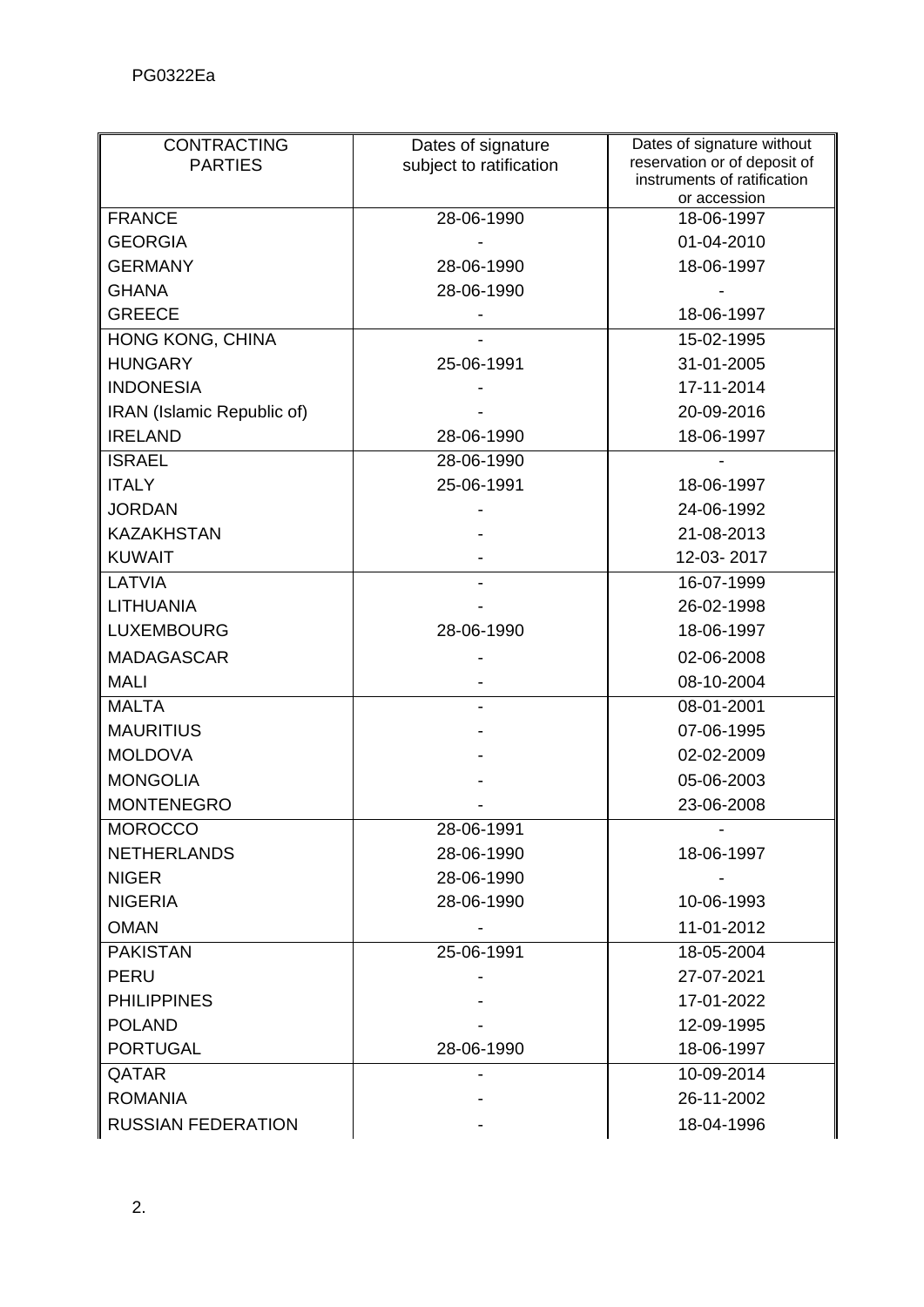| <b>CONTRACTING</b><br><b>PARTIES</b>         | Dates of signature<br>subject to ratification | Dates of signature without<br>reservation or of deposit of<br>instruments of ratification<br>or accession |  |  |  |  |  |  |  |  |  |
|----------------------------------------------|-----------------------------------------------|-----------------------------------------------------------------------------------------------------------|--|--|--|--|--|--|--|--|--|
| <b>SAUDI ARABIA</b>                          |                                               | 04-05-2011                                                                                                |  |  |  |  |  |  |  |  |  |
| <b>SERBIA</b>                                |                                               | 07-07-2010                                                                                                |  |  |  |  |  |  |  |  |  |
| <b>SLOVAKIA</b>                              |                                               | 22-09-2000                                                                                                |  |  |  |  |  |  |  |  |  |
| <b>SLOVENIA</b>                              |                                               | 23-10-2000                                                                                                |  |  |  |  |  |  |  |  |  |
| <b>SOUTH AFRICA</b><br><b>SPAIN</b>          | 28-06-1990                                    | 18-05-2004<br>18-06-1997                                                                                  |  |  |  |  |  |  |  |  |  |
| <b>SUDAN</b>                                 | 28-06-1990                                    |                                                                                                           |  |  |  |  |  |  |  |  |  |
| <b>SWEDEN</b>                                |                                               | 18-06-1997                                                                                                |  |  |  |  |  |  |  |  |  |
| <b>SWITZERLAND</b>                           | 25-06-1991                                    | 11-05-1995                                                                                                |  |  |  |  |  |  |  |  |  |
| <b>TAJIKISTAN</b>                            |                                               | 27-08-1997                                                                                                |  |  |  |  |  |  |  |  |  |
| <b>THAILAND</b>                              |                                               | 05-01-2007                                                                                                |  |  |  |  |  |  |  |  |  |
| THE FORMER YUGOSLAV<br>REPUBLIC OF MACEDONIA |                                               | 21-04-2006                                                                                                |  |  |  |  |  |  |  |  |  |
| <b>TRINIDAD AND TOBAGO</b>                   |                                               | 29-08-2011                                                                                                |  |  |  |  |  |  |  |  |  |
| <b>TURKEY</b>                                | 28-06-1990                                    | 15-12-2004                                                                                                |  |  |  |  |  |  |  |  |  |
| <b>UKRAINE</b>                               |                                               | 22-06-2004                                                                                                |  |  |  |  |  |  |  |  |  |
| <b>UNITED ARAB EMIRATES</b>                  |                                               | 14-09-2010                                                                                                |  |  |  |  |  |  |  |  |  |
| <b>UNITED KINGDOM</b>                        | 28-06-1990                                    | 18-06-1997                                                                                                |  |  |  |  |  |  |  |  |  |
| <b>UZBEKISTAN</b>                            |                                               | 10-06-2020                                                                                                |  |  |  |  |  |  |  |  |  |
| <b>VIETNAM</b>                               |                                               | 03-04-2019                                                                                                |  |  |  |  |  |  |  |  |  |
| <b>ZIMBABWE</b>                              | 28-06-1990                                    | 17-11-1992                                                                                                |  |  |  |  |  |  |  |  |  |
| <b>EUROPEAN UNION</b>                        | 28-06-1990                                    | 18-06-1997                                                                                                |  |  |  |  |  |  |  |  |  |
|                                              | <b>NUMBER OF CONTRACTING PARTIES: 74</b>      |                                                                                                           |  |  |  |  |  |  |  |  |  |

\* \* \*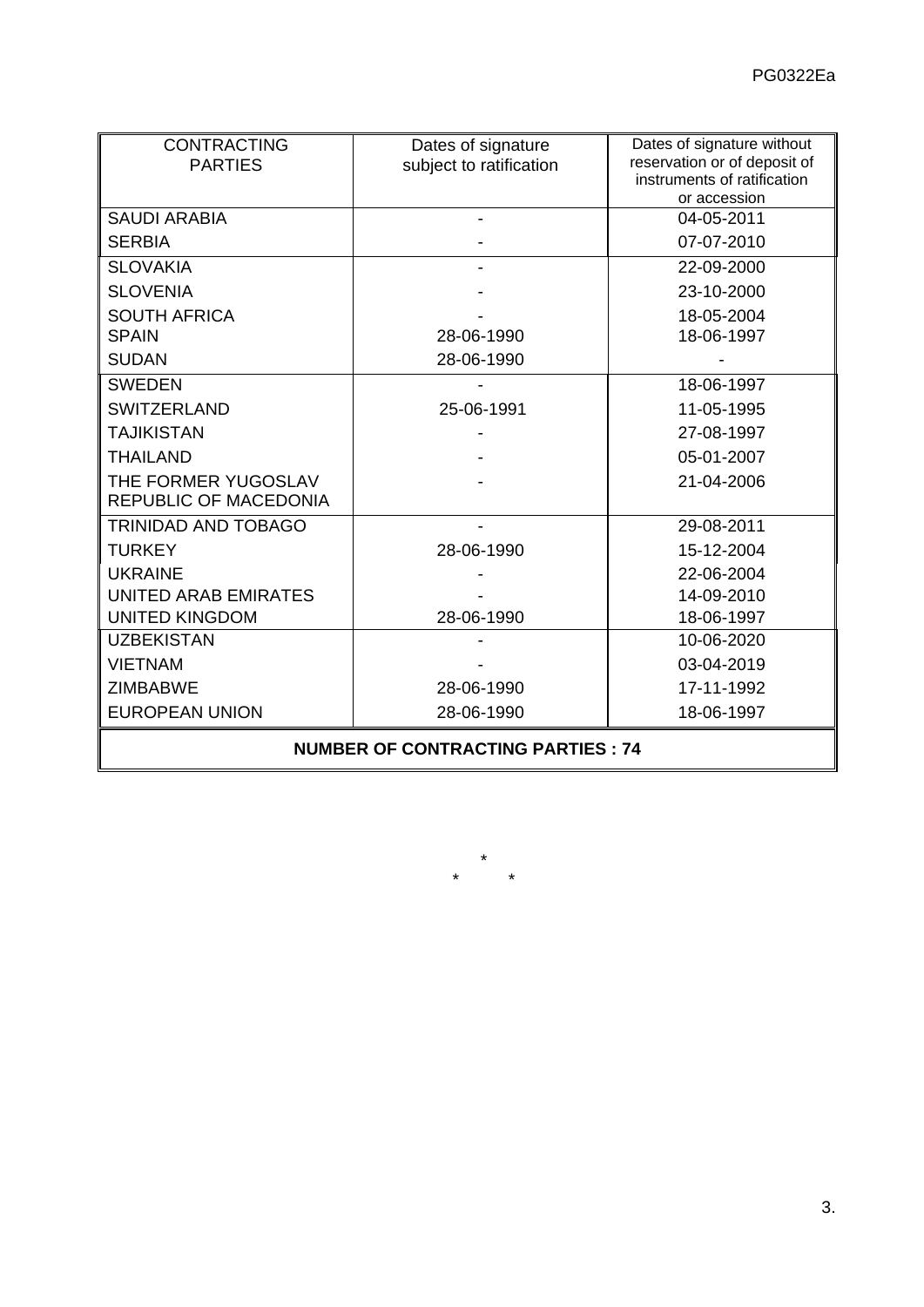# PG0322Ea

#### Number of Annexes : 13 Number of Annexes entered into force : 13

| Contracting           |                                   | Annexes of the Convention on Temporary Admission<br><b>Entered into force</b> |                |                |                          |                          |                           |                          |                          |                          |                          |                           |                          |                          |
|-----------------------|-----------------------------------|-------------------------------------------------------------------------------|----------------|----------------|--------------------------|--------------------------|---------------------------|--------------------------|--------------------------|--------------------------|--------------------------|---------------------------|--------------------------|--------------------------|
| <b>Parties</b>        |                                   |                                                                               |                |                |                          |                          |                           |                          |                          |                          |                          |                           |                          |                          |
|                       |                                   | A                                                                             | B.1            | B.2            | <b>B.3</b>               | B.4                      | B.5                       | B.6                      | B.7                      | <b>B.8</b>               | <b>B.9</b>               | $\mathbf{C}$              | D                        | E                        |
|                       | <b>Jumber Annexes</b><br>accepted | 27.11.<br>1993                                                                | 29.12.<br>1994 | 11.8.<br>1995  | 17.4.<br>1996            | 18.9.<br>1997            | 7.9.<br>1995              | 11.8.<br>1995            | 18.9.<br>1997            | 18.9.<br>1997            | 17.4.<br>1996            | 17.4.<br>1996             | 18.9.<br>1997            | 18.9.<br>1997            |
| Albania               | 13                                | $\ddot{}$                                                                     | $+$            | $\ddot{}$      | $\ddot{}$                | $+$                      | $+$                       | $+$                      | $+$                      | $+$                      | $\ddot{}$                | $+$                       | $\ddot{}$                | $\ddot{}$                |
| Algeria               | 13                                | $\ddot{}$                                                                     | $\ddot{}$      | $\ddot{}$      | $\ddot{}$                | $\ddot{}$                | $\ddot{}$                 | $\ddot{}$                | $+$                      | $\ddot{}$                | $\ddot{}$                | $\ddot{}$                 | $\ddot{}$                | $\ddot{}$                |
| Andorra               | 8                                 | $\ddot{}$                                                                     | $\ddot{}$      | $\ddot{}$      | $\ddot{}$                |                          | $\ddot{}$                 | $\ddot{}$                | +                        |                          | $\ddot{}$                |                           |                          |                          |
| Armenia               | 5                                 | $\ddot{}$                                                                     | $\ddot{}$      | +              | +                        |                          | $\ddot{}$                 | $\overline{\phantom{a}}$ | $\overline{\phantom{0}}$ | $\overline{\phantom{0}}$ |                          |                           | $\blacksquare$           |                          |
| Australia             | $\overline{2}$                    | $\ddot{}$                                                                     | $\ddot{}$      | $\blacksquare$ | $\blacksquare$           | $\blacksquare$           |                           | $\blacksquare$           | $\overline{\phantom{a}}$ | $\blacksquare$           | $\overline{a}$           |                           | $\overline{\phantom{a}}$ | $\blacksquare$           |
| Austria               | $\overline{13}$                   | $\ddot{}$                                                                     | $\ddot{}$      | $\ddot{}$      | X                        | $+$                      | X                         | $\ddot{}$                | $\ddot{}$                | $\ddot{}$                | $\ddot{}$                | $\boldsymbol{\mathsf{X}}$ | $\pmb{+}$                | $\pmb{\times}$           |
| <b>Bahrain</b>        | $\overline{2}$                    | $\ddot{}$                                                                     | X              | $\blacksquare$ | $\overline{\phantom{a}}$ |                          |                           | $\blacksquare$           |                          |                          | $\overline{a}$           |                           | $\overline{a}$           |                          |
| <b>Belarus</b>        | 5                                 | +                                                                             | $\ddot{}$      | +              | +                        |                          | $\ddot{}$                 | $\overline{\phantom{a}}$ |                          |                          | $\blacksquare$           |                           | $\blacksquare$           |                          |
| Belgium               | 13                                | $\div$                                                                        | +              | +              | x                        | ٠                        | X                         | ٠                        | +                        | $\ddot{}$                | +                        | X                         | +                        | X                        |
| Bosnia and            | 13                                | X                                                                             | $\ddot{}$      | $\ddot{}$      | $\ddot{}$                | $\ddot{}$                | $\boldsymbol{\mathsf{x}}$ | $\ddot{}$                | $\ddot{}$                | $\ddot{}$                | $\ddot{}$                | $\ddot{}$                 | $\ddot{}$                | $\ddot{}$                |
| Herzegovina           |                                   |                                                                               |                |                |                          |                          |                           |                          |                          |                          |                          |                           |                          |                          |
| <b>Brazil</b>         | 5                                 | X                                                                             | $\ddot{}$      | $+$            | $\overline{\phantom{a}}$ | $\blacksquare$           | $+$                       | $\ddot{}$                | $\blacksquare$           | $\blacksquare$           | $\blacksquare$           |                           | $\overline{a}$           | $\overline{\phantom{a}}$ |
| <b>Bulgaria</b>       | 13                                | X                                                                             | $\ddot{}$      | $\ddot{}$      | X                        | $\ddot{}$                | X                         | $\ddot{}$                | $\pm$                    | $\ddot{}$                | $\ddot{}$                | X                         | +                        | X                        |
| Chile                 | 4                                 | $\ddot{}$                                                                     | X              | +              | X                        |                          |                           | $\blacksquare$           |                          |                          | $\blacksquare$           |                           | $\blacksquare$           |                          |
| China                 | 4                                 | X                                                                             | $\ddot{}$      | +              | Χ                        | $\overline{\phantom{a}}$ | $\overline{\phantom{a}}$  | $\blacksquare$           | $\blacksquare$           | $\overline{\phantom{a}}$ | $\blacksquare$           | $\overline{\phantom{0}}$  | $\blacksquare$           | $\blacksquare$           |
| Croatia               | 13                                | $\pmb{\mathsf{X}}$                                                            | $\ddagger$     | $\ddagger$     | X                        | +                        | X                         | +                        | $\pm$                    | $\ddot{}$                | $\ddot{}$                | X                         | X                        | $\pmb{\mathsf{x}}$       |
| Cyprus                | $\overline{13}$                   | $\mathsf{x}$                                                                  | $+$            | $\ddot{}$      | $\pmb{\mathsf{x}}$       | $\ddot{}$                | X                         | $\ddot{}$                | $+$                      | $\ddot{}$                | $\ddot{}$                | X                         | $\ddot{}$                | $\pmb{\mathsf{X}}$       |
| <b>Czech Republic</b> | 13                                | X                                                                             | $\ddot{}$      | +              | X                        | $\ddot{}$                | X                         | ٠                        | $\pm$                    | ÷                        | +                        | X                         | +                        | $\ddot{}$                |
| Denmark               | 13                                | $\ddot{}$                                                                     | $\ddot{}$      | $\ddot{}$      | $\ddot{}$                | $\ddot{}$                | $\ddot{}$                 | $\ddot{}$                | +                        | $\ddot{}$                | $\ddot{}$                | $\ddot{}$                 | +                        | $\ddot{}$                |
| Estonia               | 9                                 | X                                                                             | $\ddot{}$      | $\ddot{}$      | X                        | $\blacksquare$           | $\boldsymbol{\mathsf{x}}$ | $\ddot{}$                |                          | $\overline{\phantom{0}}$ | $\ddot{}$                | X                         | Χ                        | $\blacksquare$           |
| Finland               | 13                                | X                                                                             | $\ddot{}$      | $\ddot{}$      | X                        | $\ddot{}$                | X                         | $\ddot{}$                | $\ddot{}$                | $\ddot{}$                | $\ddot{}$                | X                         | $\ddot{}$                | X                        |
| France                | $\overline{13}$                   | $\ddot{}$                                                                     | $\ddot{}$      | $\ddot{}$      | $\ddot{}$                | $+$                      | $+$                       | $\ddot{}$                | $+$                      | $\ddot{}$                | $\ddot{}$                | $\ddot{}$                 | $\ddot{}$                | $\ddot{}$                |
| Georgia               | 13                                | $\ddot{}$                                                                     | $\ddot{}$      | +              | $\ddot{}$                | $\ddot{}$                | $\ddot{}$                 | $\ddot{}$                | +                        | $\ddot{}$                | $\ddot{}$                | $\ddot{}$                 | $\ddot{}$                | $\ddot{}$                |
| Germany               | 13                                | X                                                                             | +              | $\ddot{}$      | Χ                        | $\pm$                    | X                         | +                        | +                        | $\ddot{}$                | +                        | X                         | +                        | X                        |
| Greece                | 13                                | X                                                                             | $\ddot{}$      | +              | x                        | $\pm$                    | X                         | +                        | +                        | $\ddot{}$                | $\ddot{}$                | X                         | +                        | X                        |
| Hong Kong, China      | 6                                 | X                                                                             | $\pm$          | +              | $\overline{\phantom{a}}$ | $\blacksquare$           | $\blacksquare$            | +                        | +                        | $\overline{\phantom{a}}$ | $\overline{\phantom{a}}$ | +                         | $\overline{\phantom{a}}$ | $\blacksquare$           |
| Hungary               | $\overline{13}$                   | X                                                                             | $\ddot{}$      | $\ddot{}$      | X                        | $\ddot{}$                | X                         | $\ddot{}$                | $\ddot{}$                | $\ddot{}$                | $\ddot{}$                | $\pmb{\times}$            | $\pmb{+}$                | X                        |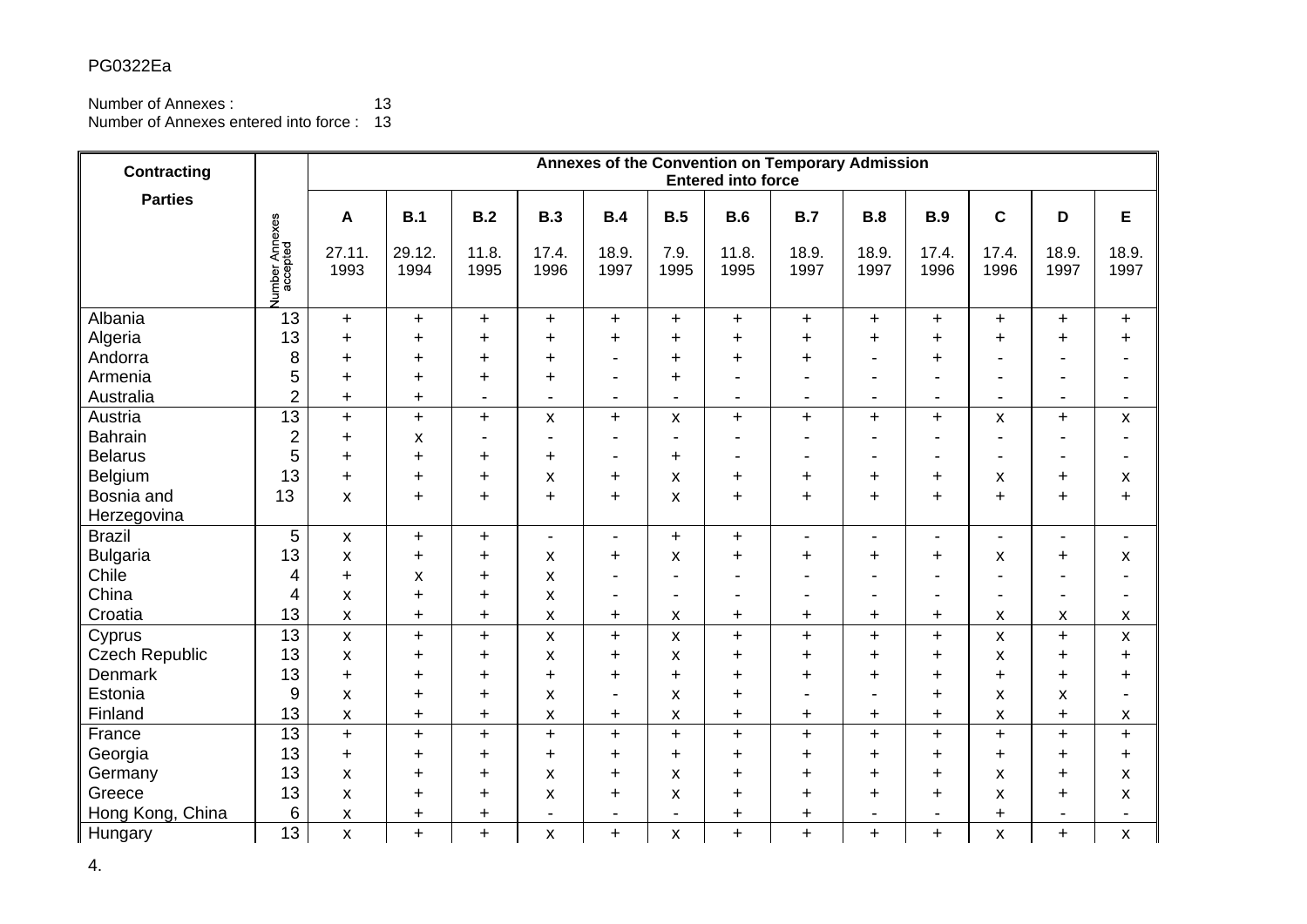| Contracting                   |                                   | Annexes of the Convention on Temporary Admission<br><b>Entered into force</b> |                |                |                    |                          |                          |                          |                |                |                          |                          |                |               |
|-------------------------------|-----------------------------------|-------------------------------------------------------------------------------|----------------|----------------|--------------------|--------------------------|--------------------------|--------------------------|----------------|----------------|--------------------------|--------------------------|----------------|---------------|
| <b>Parties</b>                |                                   |                                                                               |                |                |                    |                          |                          |                          |                |                |                          |                          |                |               |
|                               |                                   | A                                                                             | B.1            | B.2            | <b>B.3</b>         | B.4                      | B.5                      | B.6                      | B.7            | <b>B.8</b>     | <b>B.9</b>               | C                        | D              | E             |
|                               | <b>Jumber Annexes</b><br>accepted | 27.11.<br>1993                                                                | 29.12.<br>1994 | 11.8.<br>1995  | 17.4.<br>1996      | 18.9.<br>1997            | 7.9.<br>1995             | 11.8.<br>1995            | 18.9.<br>1997  | 18.9.<br>1997  | 17.4.<br>1996            | 17.4.<br>1996            | 18.9.<br>1997  | 18.9.<br>1997 |
| Indonesia                     | $\overline{7}$                    | X                                                                             | X              | $+$            | $\blacksquare$     | $\overline{\phantom{a}}$ | X                        | $+$                      | $\blacksquare$ | $\blacksquare$ | $\ddot{}$                | X                        | $\blacksquare$ |               |
| Iran (Islamic<br>Republic of) | 13                                | $\ddot{}$                                                                     | $\ddot{}$      | $\ddot{}$      | $\pmb{+}$          | $\ddot{}$                | $\ddot{}$                | $\ddot{}$                | $\ddot{}$      | $\ddot{}$      | $\ddot{}$                | $\pmb{+}$                | $\pmb{+}$      | $\ddot{}$     |
| Ireland                       | 13                                | X                                                                             | +              | $\ddot{}$      | X                  | $\ddot{}$                | X                        | $\ddot{}$                | $\pm$          | $\ddot{}$      | $\ddot{}$                | X                        | $\pmb{+}$      | X             |
| Italy                         | 13                                | Χ                                                                             | $\ddot{}$      | $\ddot{}$      | $\pmb{\mathsf{X}}$ | $\ddot{}$                | X                        | $\ddagger$               | $\ddot{}$      | $\ddot{}$      | $\ddot{}$                | $\pmb{\mathsf{X}}$       | $\pmb{+}$      | $\ddot{}$     |
| Jordan                        | $\overline{2}$                    | $+$                                                                           | $\ddot{}$      | $\blacksquare$ | $\blacksquare$     | $\overline{a}$           | $\blacksquare$           | $\blacksquare$           | $\blacksquare$ | $\blacksquare$ | $\blacksquare$           | $\blacksquare$           | $\sim$         |               |
| Kazakhstan                    | 8                                 | $\ddot{}$                                                                     | $\ddot{}$      | $\ddot{}$      | +                  | $\overline{\phantom{0}}$ | $+$                      | $\ddot{}$                | $\pm$          |                | $\blacksquare$           | -                        | X              |               |
| <b>Kuwait</b>                 | $\overline{2}$                    | $\ddot{}$                                                                     | X              | $\blacksquare$ |                    | $\blacksquare$           | $\blacksquare$           | $\blacksquare$           |                | $\blacksquare$ | $\overline{\phantom{a}}$ | $\blacksquare$           |                |               |
| Latvia                        | 13                                | $\ddot{}$                                                                     | $\ddot{}$      | $\ddot{}$      | +                  | $\ddot{}$                | $\ddot{}$                | $\ddot{}$                | $\ddot{}$      | +              | +                        | +                        | +              | +             |
| Lithuania                     | 13                                | $\pmb{\mathsf{x}}$                                                            | $\ddot{}$      | $\ddot{}$      | $\pmb{\mathsf{x}}$ | $\ddot{}$                | X                        | $\ddot{}$                | $\ddot{}$      | $\ddot{}$      | $\pmb{+}$                | X                        | $\ddot{}$      | $\pm$         |
| Luxembourg                    | $\overline{13}$                   | $\ddot{}$                                                                     | $\ddot{}$      | $\ddot{}$      | $\ddot{}$          | $+$                      | $+$                      | $\ddot{}$                | $\ddot{}$      | $\ddot{}$      | $\ddot{}$                | $\ddot{}$                | $\ddot{}$      | $\ddot{}$     |
| Madagascar                    | 13                                | $\ddot{}$                                                                     | $\ddot{}$      | $\ddagger$     | +                  | $\ddot{}$                | $\ddot{}$                | $\ddot{}$                | $\ddot{}$      | $\ddot{}$      | $\ddot{}$                | $\ddot{}$                | +              | $\ddot{}$     |
| Mali**                        | 1                                 | $\ddot{}$                                                                     |                |                |                    | $\blacksquare$           | $\overline{\phantom{a}}$ | $\blacksquare$           |                |                | $\blacksquare$           | $\blacksquare$           |                |               |
| Malta                         | 13                                | X                                                                             | X              | $\ddot{}$      | X                  | $\ddot{}$                | X                        | $\ddot{}$                | +              | +              | +                        | X                        | X              | X             |
| <b>Mauritius</b>              | 4                                 | $\ddot{}$                                                                     | $\ddot{}$      | $\ddagger$     | $\blacksquare$     | $\blacksquare$           | $\ddot{}$                | $\blacksquare$           |                |                | $\blacksquare$           | $\overline{\phantom{0}}$ | $\blacksquare$ |               |
| Moldova                       | 11                                | $\mathsf{x}$                                                                  | $\ddot{}$      | $\ddot{}$      | $\pmb{+}$          | $\overline{a}$           | $\ddot{}$                | $\ddot{}$                | $\pmb{+}$      | $\overline{a}$ | $\ddot{}$                | X                        | $\ddot{}$      | $\ddot{}$     |
| Mongolia                      | 4                                 | $+$                                                                           | $\ddot{}$      | $\ddot{}$      |                    | $\overline{a}$           | $\ddot{}$                |                          |                |                |                          |                          |                |               |
| Montenegro                    | 13                                | $\pm$                                                                         | $\ddot{}$      | $\ddot{}$      | +                  | $\ddot{}$                | $\ddot{}$                | $\ddot{}$                | $\pm$          | +              | $\pmb{+}$                | $\ddag$                  | +              | +             |
| Netherlands                   | 13                                | X                                                                             | +              | $\ddot{}$      | X                  | $\ddot{}$                | X                        | $\ddot{}$                | $\pm$          | +              | +                        | X                        | +              | X             |
| Nigeria                       | 13                                | $\ddot{}$                                                                     | $+$            | $+$            | $\ddot{}$          | $+$                      | $+$                      | $\ddot{}$                | $\ddot{}$      | $\ddot{}$      | $\ddot{}$                | $\ddot{}$                | $\ddot{}$      | $\ddot{}$     |
| Oman                          | $\overline{2}$                    | $\ddot{}$                                                                     | $\pmb{\times}$ | $\overline{a}$ | $\blacksquare$     | $\overline{a}$           |                          | $\overline{\phantom{a}}$ | $\blacksquare$ |                |                          | ۰                        |                |               |
| Pakistan                      | 3                                 | $\ddot{}$                                                                     | $\ddot{}$      | $\ddot{}$      |                    |                          | L,                       | $\blacksquare$           |                |                | $\overline{\phantom{a}}$ |                          |                |               |
| Peru                          | 3                                 | $\ddag$                                                                       | $\ddot{}$      | $\ddot{}$      |                    | $\blacksquare$           | $\blacksquare$           | $\blacksquare$           |                |                | $\blacksquare$           |                          |                |               |
| Philippines                   | 9                                 | X                                                                             | +              | $\ddot{}$      | $\pmb{\mathsf{X}}$ | $\ddot{}$                | X                        | $\ddag$                  |                | ٠              | +                        | $\overline{a}$           | X              |               |
| Poland                        | 13                                | $\ddot{}$                                                                     | $\ddot{}$      | $\ddot{}$      | X                  | $\ddot{}$                | X                        | $\ddot{}$                | $\pmb{+}$      | $\ddot{}$      | $\ddot{}$                | X                        | $\pmb{+}$      | X             |
| Portugal                      | $\overline{13}$                   | X                                                                             | $\ddot{}$      | $\ddot{}$      | $\pmb{\times}$     | $\ddot{}$                | $\pmb{\times}$           | $\ddot{}$                | $\ddot{}$      | $\ddot{}$      | $\ddot{}$                | $\pmb{\mathsf{X}}$       | $\ddot{}$      | X             |
| Qatar                         | $\overline{2}$                    | $\ddot{}$                                                                     | X              | $\blacksquare$ |                    | $\overline{a}$           | $\blacksquare$           | $\overline{\phantom{a}}$ |                | $\blacksquare$ | $\overline{\phantom{a}}$ | $\blacksquare$           |                |               |
| Romania                       | 13                                | X                                                                             | $\ddot{}$      | $\ddot{}$      | X                  | $\ddot{}$                | X                        | $\ddot{}$                | $\pm$          | $\ddot{}$      | $\ddot{}$                | X                        | +              | X             |
| <b>Russian Federation</b>     | 6                                 | $\ddot{}$                                                                     | $\ddot{}$      | $\ddot{}$      | $\pmb{+}$          |                          | $\ddot{}$                |                          |                |                |                          |                          | +              |               |
| Saudi Arabia                  | $\overline{2}$                    | $+$                                                                           | X              | $\blacksquare$ |                    | ۰                        |                          |                          |                |                |                          | $\blacksquare$           |                |               |